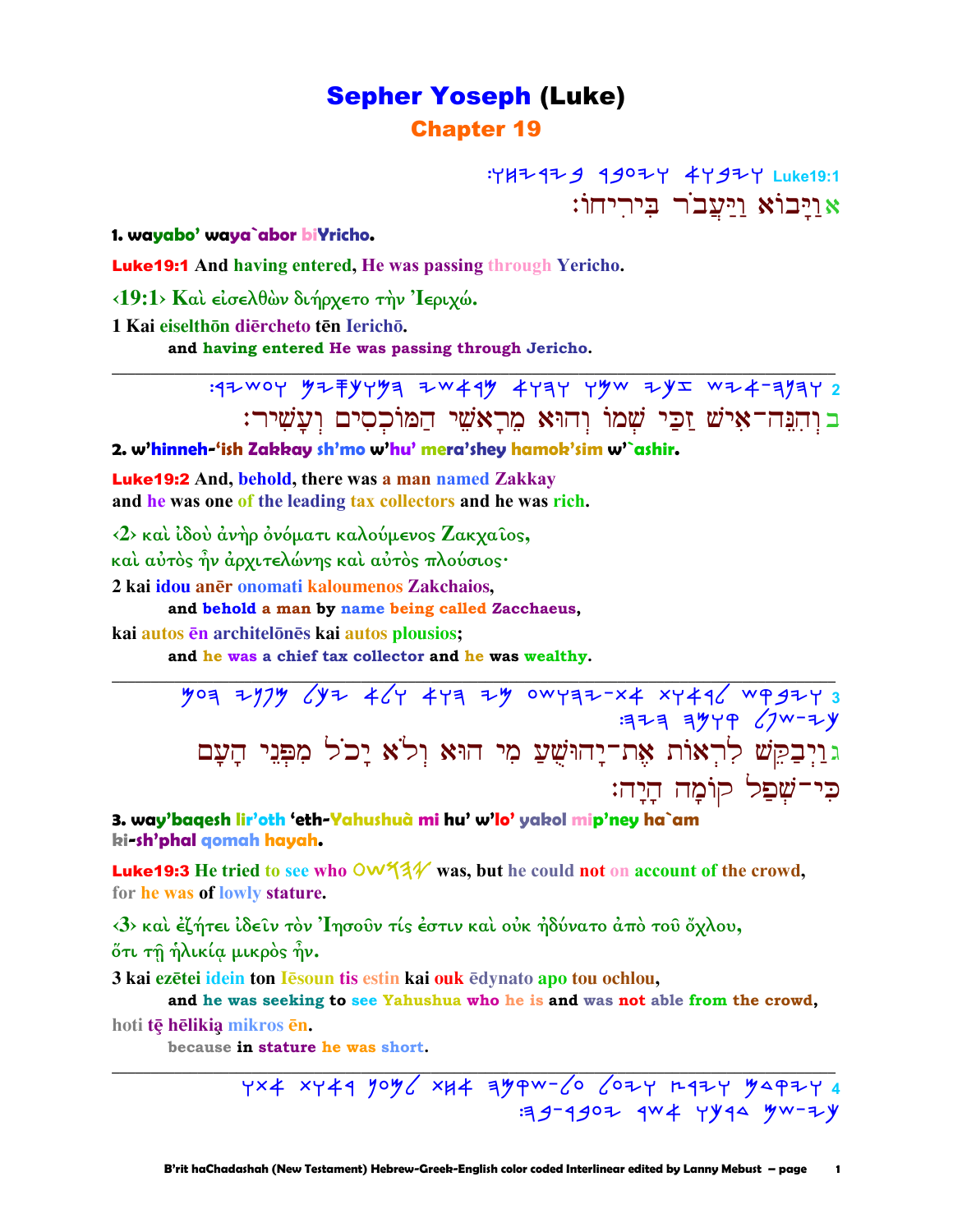# <u>רויקהם וירץ ויעל על־שקמה אחת למען ראות אתו</u> כי־שם הַרְכוֹ אֲשֶׁר יַעֲבָר־בָהּ:

4. way'aadem wayarats waya`al `al-shia'mah 'achath I'ma`an r'oth 'otho ki-sham dar'ko 'asher ya`abar-bah.

**Luke19:4** He ran ahead and climbed up into a certain sycamore so that he could see Him, because the way on which they were traveling in it there.

<4> και προδραμών είς το έμπροσθεν ανέβη έπι συκομορέαν ίνα ίδη αύτον ότι ἐκείνης ἤμελλεν διέρχεσθαι.

4 kai prodramon eis to emprosthen anebe epi sykomorean

and having run ahead to the front he climbed up onto a sycamore fig tree hina idē auton hoti ekeinēs ēmellen dierchesthai.

that he might see Him because by that way he was about to pass by.

 $.9x799$  gw & gyza-zy 194 49 zyz yz 4 1942 yakay הוַיִהִי כַּאֲשֶׁר בָּא יַהוּשָׁעַ אֶל־הַמַּקוֹם הַהוּא וַיִּשֵׂא אֶת־עִינַיו וַיִּרְאָהוּ וַיֹּאמֶר אֶלָיו זַכֵּי רֵד מַהֶר כִּי־הַיּוֹם אֲשֵׁב בִּבִיתֵךְ:

5. way'hi ka'asher ba' Yahushuà 'el-hamagom hahu' wayisa' 'eth-`eynayu wayir'ehu wayo'mer 'elayu Zakkay red maher ki-hayom 'esheb b'beytheak.

**Luke 19:5** And it came to pass when  $\frac{OW44}{}$  came to that place, He lifted his eves and saw him, and said to him, "Zakkay, come down quickly. For today I shall stay at your house."

<5> και ως ήλθεν έπι τον τόπον, αναβλέψας ο Ίησους είπεν προς αυτόν, Ζακχαΐε, σπεύσας κατάβηθι, σήμερον γάρ έν τῷ οἴκῳ σου δεῖ με μεῖναι. 5 kai hōs ēlthen epi ton topon, anablepsas ho Iēsous eipen pros auton,

and as he came to the place, having looked up Yahushua said to him, Zakchaie, speusas katabēthi,

"Zacchaeus, having hurried come down,

sēmeron gar en tō oikō sou dei me meinai.

for today in your house it is necessary for me to remain."

 $794\%$   $9477747$   $9977$   $9977$ ווימהר וירד ויאספהוּ בשׂמחה:

6. way'maher wayerad waya'as'phehu b'sim'chah.

**Luke19:6** He immediately came down and took Him in with joy.

<6> καὶ σπεύσας κατέβη καὶ ὑπεδέξατο αὐτὸν χαίρων.

6 kai speusas katebē kai hypedexato auton chairōn.

and having hurried he came down and welcomed Him with joy.

: 40YH WZ 4 XZ99 YY 66 49 9746 72497-64 YYY 62Y7 זוַיִּלוֹנוּ כָל־הָרֹאִים לֵאמֹר בָּא לָלוּן בִּבִית אִישׁ חוֹטֵא: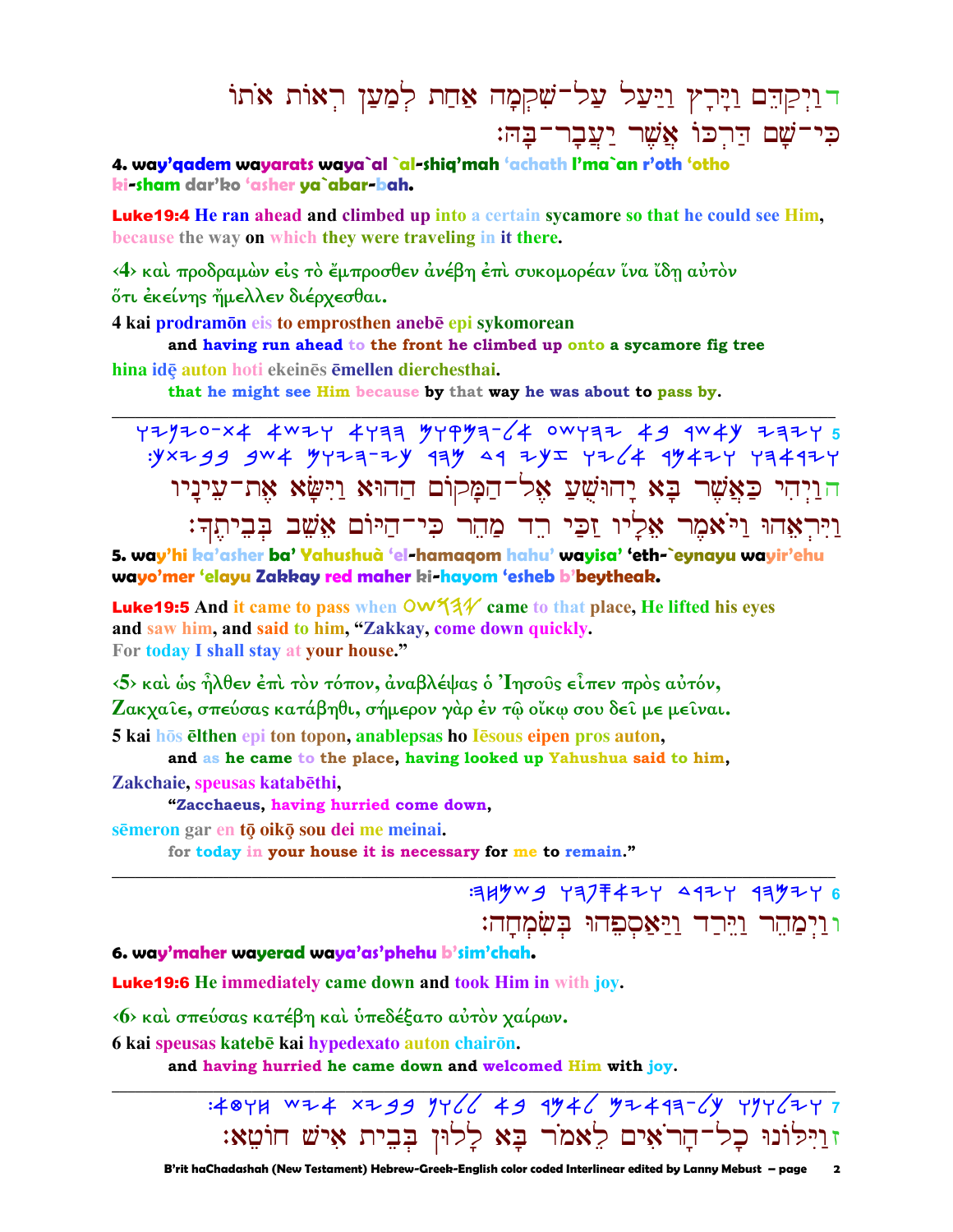#### 7. wayilonu kal-haro'im le'mor ba' lalun b'beyth 'ish chote'.

**Luke 19:7** Everyone who saw this was complaining, saying, "He has come to lodge in the house of a man that is a sinner."

<7> και ιδόντες πάντες διεγόγγυζον λέγοντες ότι Παρά άμαρτωλώ άνδρι είσηλθεν καταλύσαι. 7 kai idontes pantes diegoggyzon legontes hoti

And all having seen this were complaining saying, Para hamartōlō andri eisēlthen katalysai.

"with a sinful man He entered to rest."

 $7+7$ y x2r4y x4 zys4 zyya yys4a-64 qy4zy zyx syozy 8<br>۳/۰۰ yy yaxo ya yaxa xxewo-y4y yzzyo חוַיַּעֲמֹד זַכֵּי וַיֹּאמֶר אֶל־הַאַדוֹן הִנְנִי אֵדוֹנִי אֶת־מַחֲצִית נִכַסֵי אֲנִי נֹתֵן לַעֲנִיִּים וְאָם־עָשַׁקִתִּי אִישׁ אֲשִׁיב לוֹ אַרְבַעִתַּיִם:

8. waya`amod Zakkay wayo'mer 'el-ha'adon hin'ni 'Adoni 'eth-machatsith n'kasay 'ani nothen la`aniim w'im-`ashaq'ti 'ish 'ashib lo 'ar'ba`'tayim.

**Luke19:8** Zakkay stood and said to the master, "Behold, My Adon (Master), I am giving half of my property to the poor, and if I have extorted anyone, I shall return to them four times as much."

 $\langle 8 \rangle$  σταθείς δέ Ζακγαΐος είπεν πρός τον κύριον, Ίδού τὰ ἡμίσιά μου τῶν ὑπαρχόντων, κύριε, τοις πτωχοις δίδωμι, και εί τινός τι έσυκοφάντησα αποδίδωμι τετραπλούν. 8 statheis de Zakchaios eipen pros ton kyrion, and having stood Zacchaeus said to the Master,

Idou ta hēmisia mou tōn hyparchontōn, kyrie, tois ptōchois didōmi,

"Behold half of my possessions, Master, to the poor I give,

kai ei tinos ti esykophantēsa apodidōmi tetraploun.

and if from someone I defrauded of anything I am paying back four times."

 $754$  x2g/ 30YWX 3X23 4Y23 0WY32 Y2/4 9442Y 9  $:477 - 77$  73194-79 4W + 9 טוַיֹּאמֶר אֶלְיו יָהוּשָׁעַ הַיּוֹם הָיִתָה תִשׁוּעַה לַבַּיִת הַזֵּה באַשר בן־אברהם גם־הוּא:

9. wayo'mer 'elayu Yahushuà hayom hay'thah th'shu`ah labayith hazeh ba'asher ben-'Ab'raham gam-hu'.

Luke19:9 And OW531 said to him, "Today salvation has come to this house, because he, too, is a son of Abraham."

<9> είπεν δέ πρός αύτον ο Ίησους ότι Σήμερον σωτηρία τω οίκω τούτω έγένετο, καθότι και αύτος υίος Άβραάμ έστιν·

9 eipen de pros auton ho Iesous hoti Semeron soteria to oiko touto egeneto, and said to him Yahushua, "Today salvation to this house came,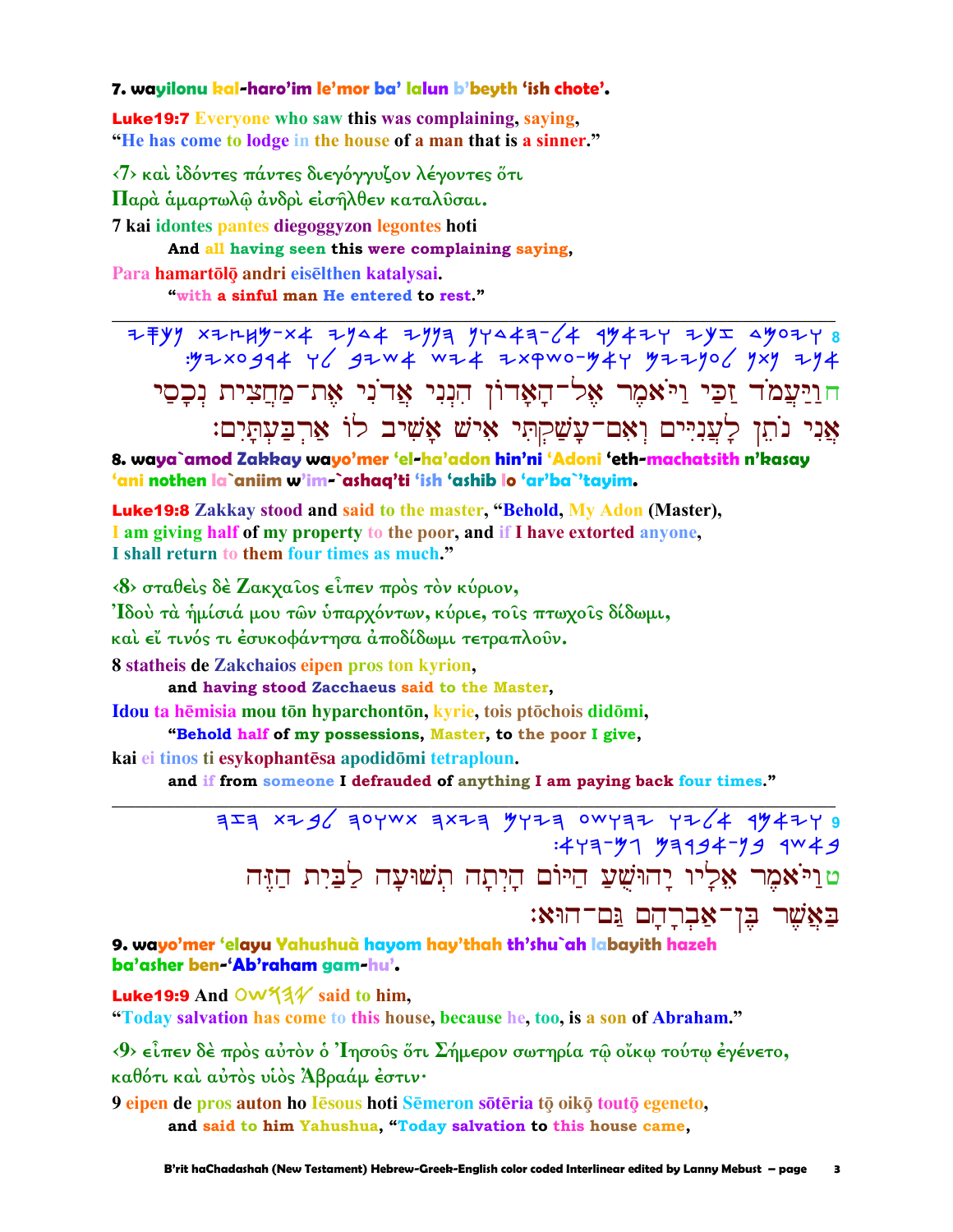## kathoti kai autos huios Abraam estin; because also he a son of Abraham is."

:4943-x4 02WY364 WP96 3443-79 49 24 10 יכִּי בָא בֶּן־הָאָדָם לְבַקֵּשׁ וּלְהוֹשִׁיעַ אָת־הַאֹּבִד:

10. ki ba' Ben-ha'Adam l'bagesh ul'hoshi`a 'eth-ha'obed.

**Luke 19:10 "For the Son of Man has come to seek and to save the lost."** 

<10> ηλθεν γάρ ο υίος του ανθρώπου ζητήσαι και σώσαι το απολωλός.

10 elthen gar ho huios tou anthropou zetesai kai sosai to apololos.

"for came the Son of Man to seek and to save the lost."

11 742 2014 4944 4342 7447 7447 4949 494 494 3447 494<br>3744 394 394 494 744 745 444 744 445 יאַוַיְהִי כְּשָׁמְעָם אֶת־זֹאת וַיֹּסֶף וַיְדַבֵּר מָשָׁל כִּי קָרַב לִירוּשָׁלַיִם וְהֵמַּה חֹשָׁבִים אֲשֶׁר בִּמְהֵרַה תְגַּלֵה מַלְכוּת הַאֱלֹהִים:

11. way'hi k'sham'`am 'eth-zo'th wayoseph way'daber mashal ki qarab liYrushalam w'hemah chsh'bim 'asher bim'herah thigaleh mal'kuth ha'Elohim.

**Luke19:11** And it came to pass when they heard this, and He spoke a parable once more, because He was nearing Yerushalam and they were thinking that the kingdom of the Elohim would soon be revealed.

<11> Άκουόντων δέ αύτων ταύτα προσθείς είπεν παραβολήν διά τὸ ἐγγὺς εἶναι 'Ιερουσαλήμ αὐτὸν καὶ δοκεῖν αὐτοὺς ότι παραχρήμα μέλλει ή βασιλεία του θεου άναφαίνεσθαι.

11 Akouontōn de autōn tauta prostheis eipen parabolēn

now hearing they these things, having added He told a parable

dia to eggys einai Ierousalēm auton

because near to be to Jerusalem him

kai dokein autous hoti parachrēma mellei hē basileia tou theou anaphainesthai.

and they think that immediately is about the kingdom of the Elohim to appear.

 $\frac{1}{49744} \frac{1}{4} \frac{1}{6} \frac{1}{4} \frac{1}{6} \frac{1}{6} \frac{1}{6} \frac{1}{6} \frac{1}{6} \frac{1}{6} \frac{1}{6} \frac{1}{6} \frac{1}{6} \frac{1}{6} \frac{1}{6} \frac{1}{6} \frac{1}{6} \frac{1}{6} \frac{1}{6} \frac{1}{6} \frac{1}{6} \frac{1}{6} \frac{1}{6} \frac{1}{6} \frac{1}{6} \frac{1}{6} \frac{1}{6} \frac{1}{6} \frac{1}{6} \frac{1}{6} \frac{1}{6$ יבוַיֹּאמֶר אִישׁ אֶחָד מִן־הָאַצִּילִים הָלַ<mark>ןְ אָל־א</mark>ַרֵץ רִחוֹקַה לַקַחֲת־לוֹ מַמַלְכָה וְלַשׁוּב:

12. wayo'mer 'ish 'echad min-ha'atsilim hala'k 'el-'erets r'choqah laqachath-lo mam'lakah w'lashub.

**Luke19:12** He said, "A certain man of nobility went to a distant land to take a kingdom for himself, and then return."

 $\langle 12 \rangle$  είπεν ούν, Άνθρωπός τις εύγενης έπορεύθη είς χώραν μακράν λαβείν έαυτώ βασιλείαν και υποστρέψαι. 12 eipen oun, Anthrōpos tis eugenēs eporeuthē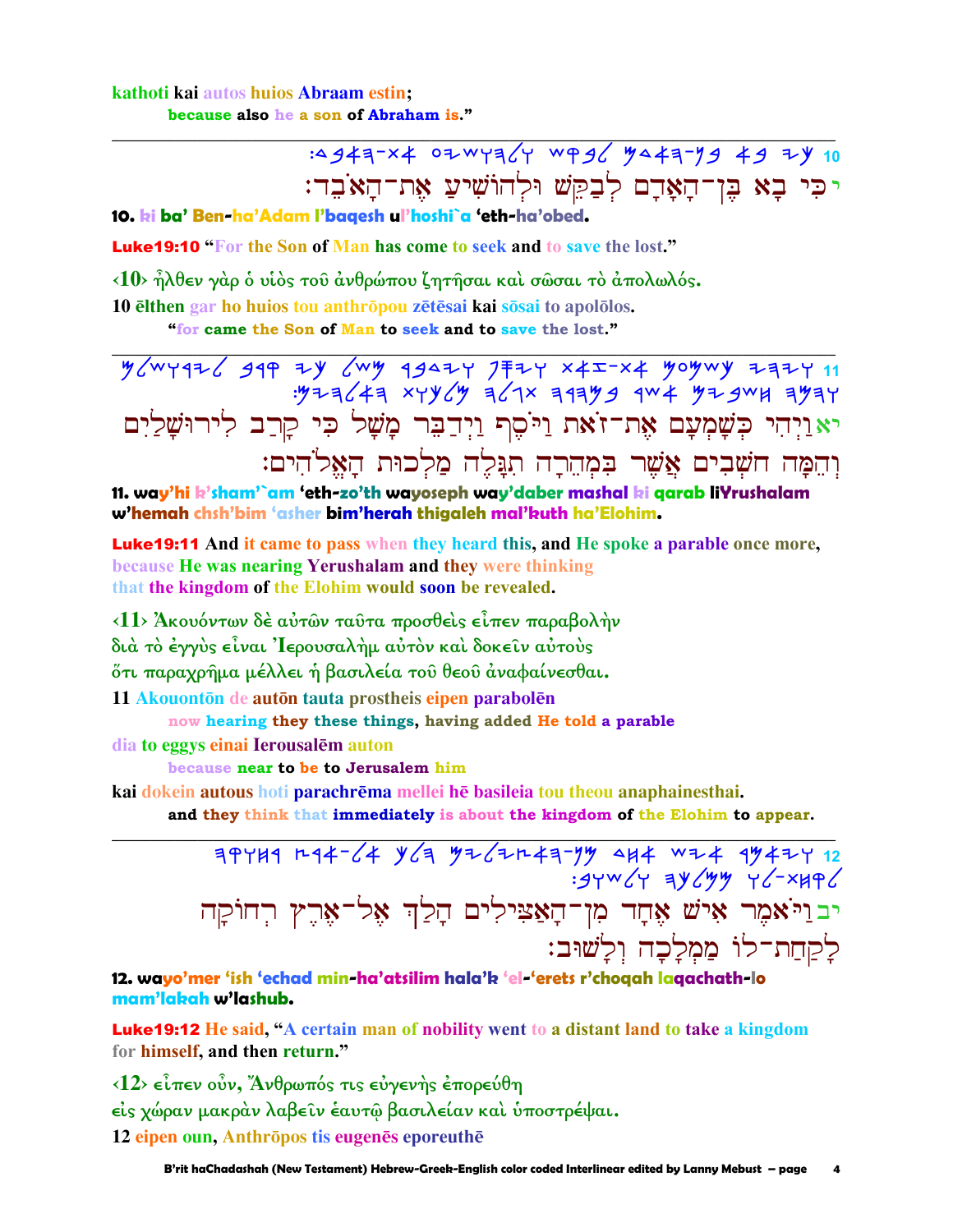then he said, "A certain man of noble birth traveled eis chöran makran labein heautō basileian kai hypostrepsai. to a distant country to receive for himself a kingdom and to return."

> יג וַיִּקְרָא אֶל־עֲשָׂרָה מֵעֲבָדָיו וַיִּתֵּן לָהֶם עֲשָׂרָה מַנִים וי אמר להם סחרו בהם עד באי:

13. wayig'ra' 'el-`asarah me`abadayu wayiten lahem `asarah manim wavo'mer lahem sachary bahem `ad bo'i.

**Luke 19:13** "He called ten of his servants, and gave them ten minas. He said to them, 'Engage in commerce with them until I come.'"

<13> καλέσας δέ δέκα δούλους έαυτου έδωκεν αύτοις δέκα μνας

και είπεν πρός αύτούς, Πραγματεύσασθε έν ώ έρχομαι.

13 kalesas de deka doulous heautou edōken autois deka mnas

and having called ten servants of himself he gave to them ten minas kai eipen pros autous, Pragmateusasthe en hō erchomai.

and he said to them, "Conduct business while I am coming."

14. ub'ney `iro son'im 'otho wayish'l'chu mal'akim 'acharayu le'mor ma'as'nu 'otho ha'ish mim'lo'k `aleynu.

**Luke19:14** "The sons of his city hated him and sent messengers after him to say, 'We have rejected that man from ruling over us.""

<14> οί δέ πολίται αύτου έμίσουν αύτον και απέστειλαν πρεσβείαν όπίσω αύτου λέγοντες, Ού θέλομεν τούτον βασιλεύσαι έφ' ήμας.

14 hoi de politai autou emisoun auton kai apesteilan presbeian opisō autou but his citizens were hating him and they sent an ambassador after him

legontes, Ou the lomen touton basileusai eph<sup>3</sup> hēmas. saying, "We do not want this one to rule over us."

> $4996$  YRZY gwzy ay (yya-x YXXIP Z4X4 ZaZY 15 047 YOYC JFYA-X4 YAC YXY AW4 YAA YIA SOA-X4  $794779$   $94777$   $1797777$ טוּוַיְהִי אַחֲרֵי קַחְתּוֹ אֶת־הַמַּמְלָכָה וַיָּשֹׁב וַיִּצַוּ לִקְרֹא אֶת־הָעֲבָדִים הָהֵם אֲשֶׁר נָתַן לָהֵם אֶת־הַכִּסֵף לְמַעַן יֵדַע מַה־הִרְוִיחַ כַּל־אֶחֲד בִּמְסְחֲרוֹ:

15. way'hi 'acharey gach'to 'eth-hamam'lakah wayashob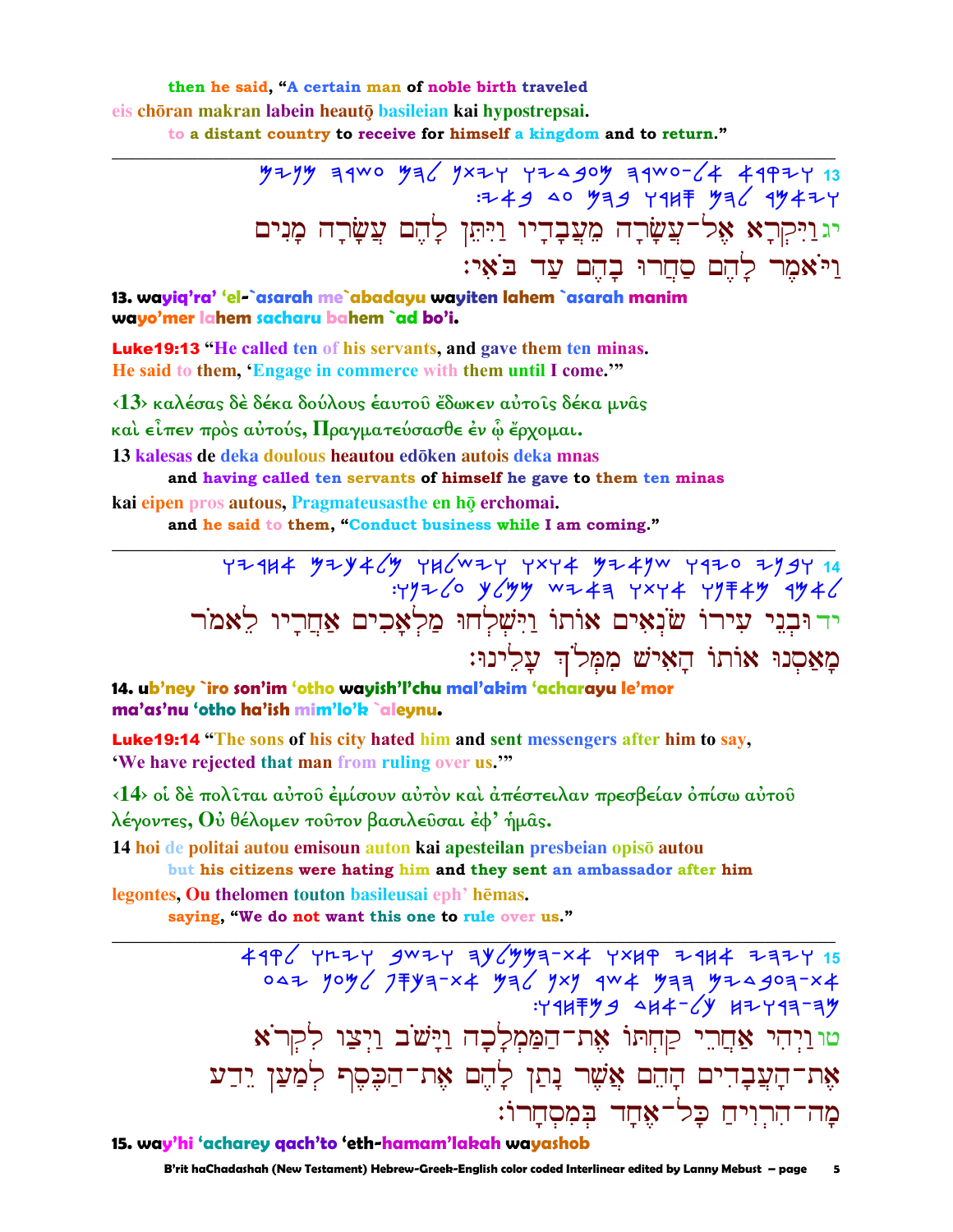way'tsaw lig'ro' 'eth-ha`abadim hahem 'asher nathan lahem 'eth-hakeseph l'ma`an yeda` mah-hir'wiach kal-'echad b'mis'charo.

**Luke19:15** "And it came to pass, that, after he took the kingdom, he returned. he gave a command to call those servants to whom he gave the money, so that he could know what each one earned through his commerce."

<15> Και έγένετο έν τω έπανελθείν αύτον λαβόντα την βασιλείαν καὶ εἶπεν φωνηθῆναι αὐτῷ τοὺς δούλους τούτους οἷς δεδώκει τὸ ἀργύριον, ΐνα γνοι τί διεπραγματεύσαντο.

15 Kai egeneto en tō epanelthein auton labonta tēn basileian

"and it came about while he returned having received the kingdom kai eipen phōnēthēnai autō tous doulous toutous hois dedōkei to argyrion,

and he said to be called to him these servants to whom he had given the money, hina gnoi ti diepragmateusanto.

that he might know what they gained by trading."

טזַוַיַּבֹא הַרִאֹשׁוֹן וַיֹּאמַר אֲדֹנִי מָנֵה שֶׁלְךָ הֵבִיא עֲשֶׂרֶת מָנִים: 16. wayabo' hari'shon wayo'mar 'Adoni maneh shel'ak hebi' `asereth manim.

**Luke19:16 "The first came and said, 'My Adon, your manch brought ten minas more.'"** 

<16> παρεγένετο δέ ο πρώτος λέγων, Κύριε, ή μνα σου δέκα προσηργάσατο μνας. 16 paregeneto de ho prōtos legōn, Kyrie, hē mna sou deka prosērgasato mnas.

"and having come the first saying, Master, your mina of ten minas gained."

XHX 9407 4907 XYWO XY9Z07 YZ 4 974ZY 17 : 4240 4WO-60 826W 323 40IY 80Y9 7447 XZZ3 4W4 יז וַיֹּאמֶר אֶלַיו הֱטִיבוֹתַ לַעֲשׂוֹת הַעֲבֶד הַטּוֹב תַּחַת אֲשֶׁר הָיִיתָ נֶאֱמָן בִּמְעַט מִזִעַר הֵיֵה שַׁלִּיט עַל־עֵשֵׂר עַרִים:

17. wayo'mer 'elayu hetibotah la`asoth ha`ebed hatob tachath 'asher hayitah ne'eman bim'`at miz'`ar heyeh shalit `al-`eser `arim.

Luke19:17 "And he said to him, 'You have done well, good servant. Since you have been faithful with just a little, be a ruler over ten cities."

 $\langle 17 \rangle$  και είπεν αύτῶ, Εύγε, άγαθέ δούλε,

őτι έν έλαχίστω πιστός έγένου, ἴσθι έξουσίαν έχων έπάνω δέκα πόλεων.

17 kai eipen autō, Euge, agathe doule,

and he said to him, "Excellent, good servant,

hoti en elachistō pistos egenou,

because in the smallest thing you were faithful,

isthi exousian echōn epanō deka poleōn.

be having authority over ten cities."

: 524 xwyx awo y aw ayy 2y 4 4y 424 2ywa 4924 18 יחוַיָּבֹא הַשֶּׁנִי וַיֹּאמַר אֲדֹנִי מָנֶה שֵׁלְדְ עָשָׂה חֲמֵשָׁת מָנִים: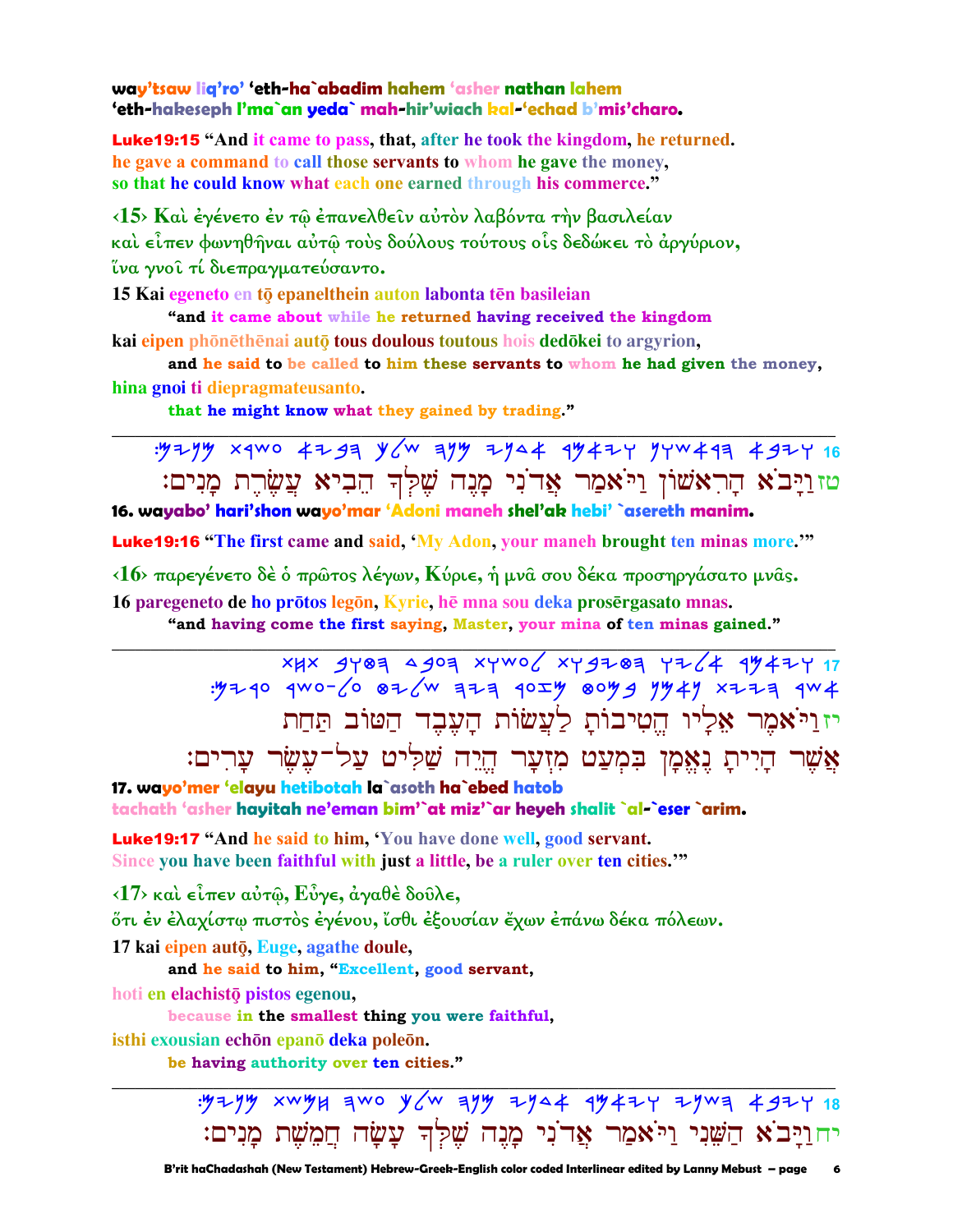### 18. wayabo' hasheni wayo'mar 'Adoni maneh shel'ak `asah chamesheth manim.

**Luke19:18** "The second one came and said, 'My Adon, the maneh of you has made five manim."

 $\langle 18 \rangle$  και ήλθεν ο δεύτερος λέγων,  $H$  μνα σου, κύριε, εποίησεν πέντε μνας.

18 kai elthen ho deuteros legon. He mna sou, kyrie, epoiesen pente mnas.

and came the second saying, "Your mina, Master, made five minas."

: 4240 wyy-6 323 3x4-74 3I6-47 94424 19 <u>יטויאמר נּם־לַזָה אַף־אַתַּה הֵיָה עַל־חַמֵשׁ עַרִים:</u>

19. wayo'mer gam-lazeh 'aph-'atah heyeh `al-chamesh `arim.

**Luke 19:19** "And he said also to this one, 'Even you be over five cities.'"

 $(19)$  είπεν δέ και τούτω, Και συ έπάνω γίνου πέντε πόλεων.

19 eipen de kai toutō, Kai sy epanō ginou pente poleōn.

and he said also to this one, and you be over five cities.

 $77774W4$  y ayy y c + 3 4y 42 4443 4924 20 :44Y F 9 4Y 4H = /H 4 כּוַיָּבֹא הָאַחֵר וַיֹּאמַר הֵא־לְךָ מָנֶה שֶׁלַּךְ אֲשֶׁר־הָיָה אָצְלִי צַרוּר בְּסוּדֵר:

20. wayabo' ha'acher wayo'mar he'-l'ak maneh shela'k 'asher-hayah 'ets'li tsarur b'sudar.

**Luke19:20 "The other came and said.** 'Here is your maneh that was with me, wrapped up in a scarf"

 $\langle 20 \rangle$  και ο έτερος ήλθεν λέγων, Κύριε,

ίδου ή μνα σου ήν είχον αποκειμένην έν σουδαρίω·

20 kai ho heteros elthen legon, Kyrie,

"and the other came saying, Master,

idou hē mna sou hēn eichon apokeimenēn en soudariō;

behold your mina which I had being put away in a napkin.""

HP & AX+ AWP WI+ IY YX+ IX+4IY 21  $11071$ <br>: x04I 4/ 4W4-x4 4rpy x477 4/ 4W4-x4 כאמיראָתי אוֹתְךְ כִּי אִישׁ קַשָּׁה אָתָּה לֹקֵחַ אֶת־אֱשֶׁר לֹא הִנַּחִתַּ וְקֹצֶר אֶת־אֲשֶׁר לֹא זַרֲעָתַּ:

21. miir'athi 'oth'ak ki 'ish qasheh 'atah loqeach 'eth-'asher lo' hinach'at w'gotser 'eth-'asher lo' zara`'ta.

**Luke19:21** "due to my fear of you; for you are a difficult man taking what you did not put down and reaping what you did not sow."

<21> έφοβούμην γάρ σε, ότι άνθρωπος αύστηρός εί, αΐρεις ὃ οὐκ ἔθηκας καὶ θερίζεις ὃ οὐκ ἔσπειρας.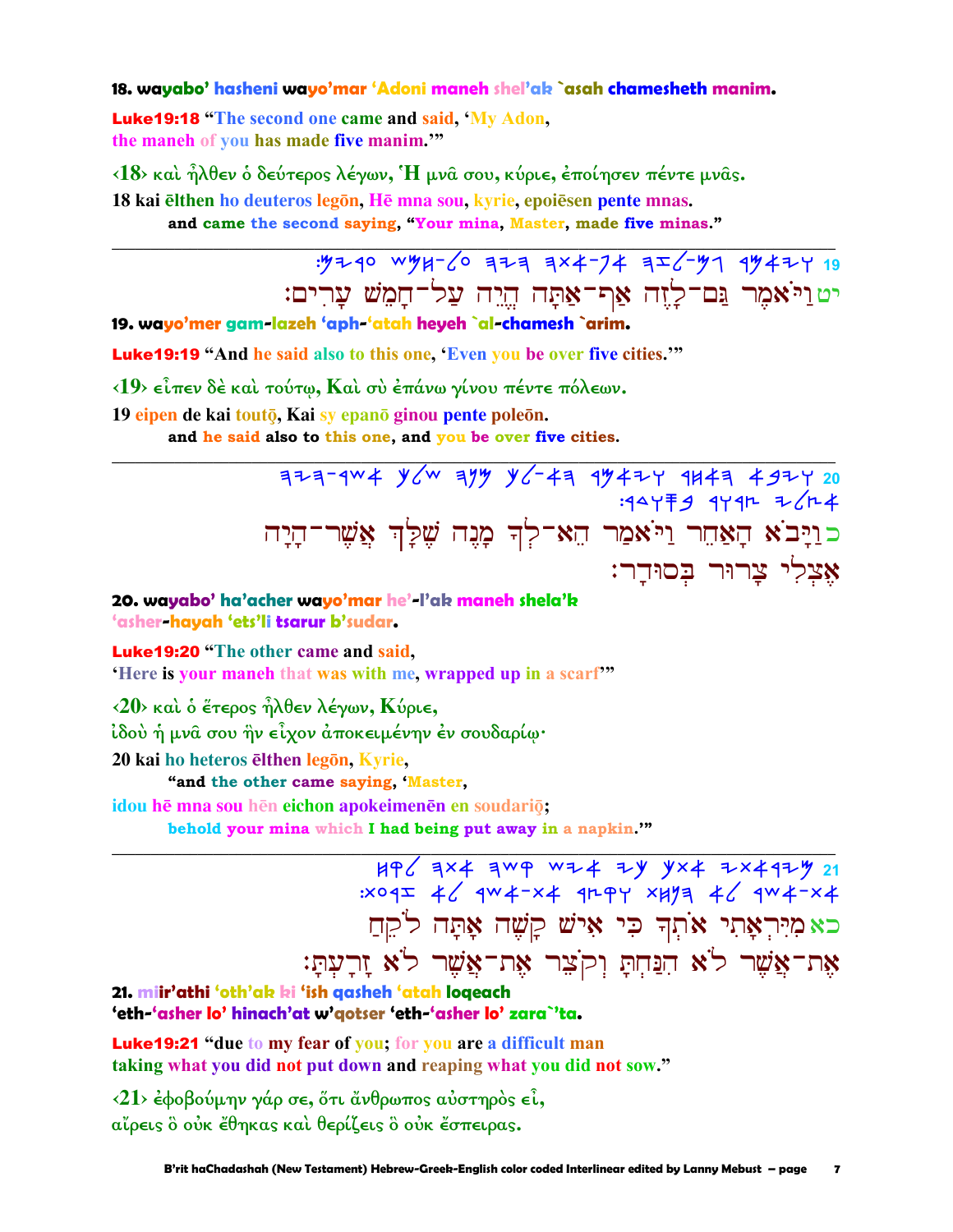21 ephoboumen gar se, hoti anthropos austeros ei,

"for I was fearing you, because a man of strictness you are. aireis ho ouk ethēkas kai therizeis ho ouk espeiras.

you take what you did not deposit and you reap what you did not sow."

xoaz qx4 oqq agoq yojw4 yzj-60 yz64 qy4zy 22<br>zxyyq 46 qw4-x4 yq6 qwq wz4 zy4-zy<br>zxoqz 46 qw4-x4 qryqy; כב וַיֹּאמֶר אֶלְיוּ עַלְ־פִּיךְ אֵשִׁפָּטְךָ הָעֶבֶד הָרָע אַתָּה יָדַעִתָּ כִּי־אֲנִי אִישׁ קַשָּׁה לֹקֵח אֶת־אֲשָׁר לֹא הִנַּחִתִּי וִקוֹצָר אָת־אֱשֶׁר לֹא זַרֲעָתִּי:

22. wayo'mer 'elayu `al-piak 'esh'pat'ak ha`ebed hara` 'atah yada`'at ki-'ani 'ish qasheh loqech 'eth-'asher lo' hinach'ti w'qotser 'eth-'asher lo' zara`'ti.

Luke19:22 "He said to him, I shall judge you according to your mouth, wicked servant! You know that I am a diffucult man taking what I did not place and reaping what I did not sow!"

<22> λέγει αύτω, Έκ του στόματός σου κρινω σε, πονηρέ δουλε.

ήδεις ότι έγω άνθρωπος αύστηρός είμι, αίρων δ ούκ έθηκα και θερίζων δ ούκ έσπειρα; 22 legei autō, Ek tou stomatos sou krinō se, ponēre doule.

he says to him, "From your mouth I shall judge you, evil servant.

ēdeis hoti egō anthrōpos austēros eimi, airōn ho ouk ethēka

You had known that I a man of strictness am, taking what I did not deposit

#### kai therizon ho ouk espeira?

and reaping what I did not sow!"

כגולמה לא־נתת את־כַּסִפִּי לַשָּׁלְחַנִי וַאֲנִי בִּבוֹאִי הַיִיתִי תּוֹבֵעַ אוֹתוֹ בִּמַרְבִּית:

### 23. w'lamah lo'-nathata 'eth-kas'pi lashul'chani wa'ani b'bo'i hayithi tobe`a 'otho b'mar'bith.

**Luke19:23 "Why did you not give my money in the money changer,** so that when I come, I could claim it with an increase?"

<23> και διά τί ούκ έδωκάς μου το άργύριον έπι τράπεζαν; κάγὼ έλθὼν σὺν τόκω ἂν αὐτὸ ἔπραξα.

23 kai dia ti ouk edōkas mou to argyrion epi trapezan?

"and why did you not give me the money on a banker's table?

kagō elthōn syn tokō an auto epraxa.

And I having come with interest collected it."

 $7/7$  3/4  $7/7$  4/7  $4$  4/4  $4$  4/4  $4$  4/4  $4$  4/4  $1/24$  $.9779997$  x4WO Y (-4W 4- (4 Y9XY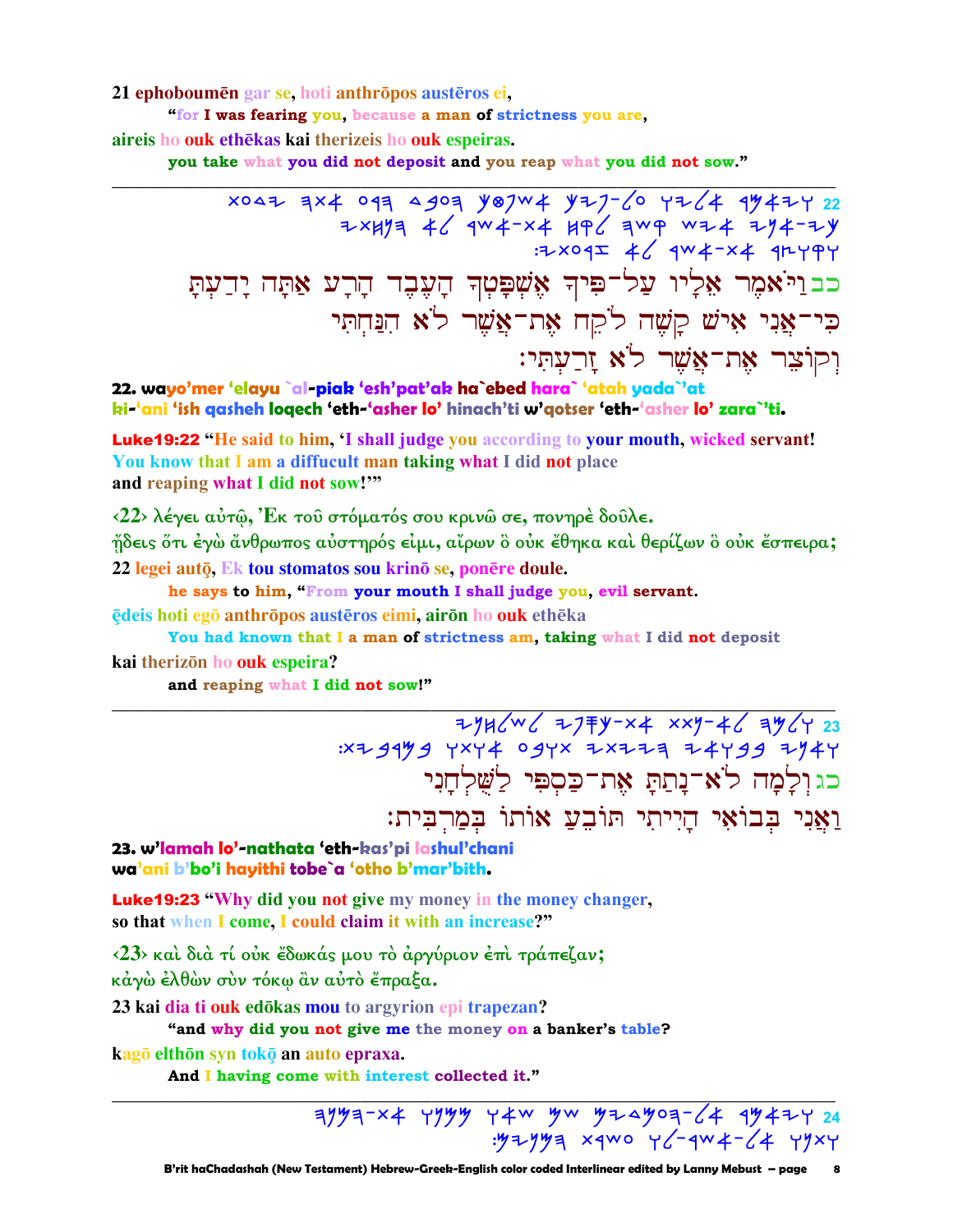כד וַיֹּאמֶר אֵל־הַעֹמְדִים שֵׁם שִׂאוּ מִמֵּנוּ אֶת־הַמֲנֶה וּתְנוּ אֱלֹ־אֱשֶׁר־לוֹ עֲשֶׂרֶת הַמַּנִים:

24. wavo'mer 'el-ha`om'dim sham s'u mimenu 'eth-hamaneh uth'nu 'el-'asher-lo `asereth hamanim.

**Luke19:24 "He said to those standing there.** 

**Take the manch from him and give it to the one who had ten manim.**"

<24> και τοις παρεστώσιν είπεν, Άρατε άπ' αύτου την μναν και δότε τω τας δέκα μνας έχοντι

24 kai tois parestosin eipen, Arate ap' autou ten mnan

"and to the ones having stood nearby he said, 'Take from him the mina

kai dote tō tas deka mnas echonti

and give it to the one the ten minas having"

: 52 yay x q wo y c - w = yyzy44 y = c + yqy4 = y = 25 כה וַיֹּאמִרוּ אָלַיו אֲדֹנִינוּ יֵשׁ־לוֹ עֲשֶׂרֶת מַנִים:

25. wayo'm'ru 'elayu 'Adoneynu yesh-lo `asereth manim.

**Luke 19:25** "They said to him, 'Our Adon, he has ten manim!"

 $\langle 25 \rangle$  - και είπαν αυτώ, Κύριε, έχει δέκα μνας -

25 - kai eipan autō, Kyrie, echei deka mnas -

and they said to him, "Master, he has ten minas"

 $\frac{1}{6}$  and  $\frac{1}{2}$  and  $\frac{1}{2}$  and  $\frac{1}{2}$  and  $\frac{1}{2}$  and  $\frac{1}{2}$  and  $\frac{1}{2}$  and  $\frac{1}{2}$  and  $\frac{1}{2}$  and  $\frac{1}{2}$  and  $\frac{1}{2}$  and  $\frac{1}{2}$  and  $\frac{1}{2}$  and  $\frac{1}{2}$  and  $\frac{1}{2}$  and  $\frac{1}{2}$  a כו הֵן אֲנִי אֹמֵר לָכֶם כִּי כָל־אִישׁ שֵׁיֵּשׁ־לוֹ יִנָּתֵן לוֹ וַאֲשֶׁר אֵין לוֹ יֻקַח מִמֵּנּוּ גַּם אֵת־אֲשֵׁר־לוֹ:

26. hen 'ani 'omer lakem ki kal-'ish sheyesh-lo yinathen lo wa'asher 'eyn lo yuqach mimenu gam 'eth-'asher-lo.

**Luke19:26** "See, I say to you that everyone that has, it shall be given to him, and whoever does not have, even what he does have shall be taken from him."

<26> λέγω ύμιν ότι παντί τω έχοντι δοθήσεται,

άπό δέ του μή έχοντος και ο έχει αρθήσεται.

26 legō hymin hoti panti tō echonti dothēsetai,

"I say to you that to everyone having it shall be given,

apo de tou mē echontos kai ho echei arthēsetai.

but from the one not having even what he has shall be taken away."

 $y$  ( $yy$  + $y$  $y$  + $z$  $y$  + $y$  + $y$  +  $y$  +  $z$  +  $z$  +  $z$  +  $z$  +  $z$  +  $y$  +  $z$  +  $y$  +  $z$  +  $y$  +  $z$  +  $y$  +  $z$  +  $z$  +  $z$  +  $z$  +  $z$  +  $z$  +  $z$  +  $z$  +  $z$  +  $z$  +  $z$  +  $z$  +  $z$  +  $z$  +  $z$  +  $z$  +  $z$  +  $z$  כז אֲבָל אֶת־אֹיְבַי הַהֵם אֲשֶׁר מִאָסוּנִי מִמְּלֹוִ עֲלֵיהֶם הַבִיאוּ אֹתָם הֵנַּה וְהִרְגוּ אֹתָם לְפַנַי: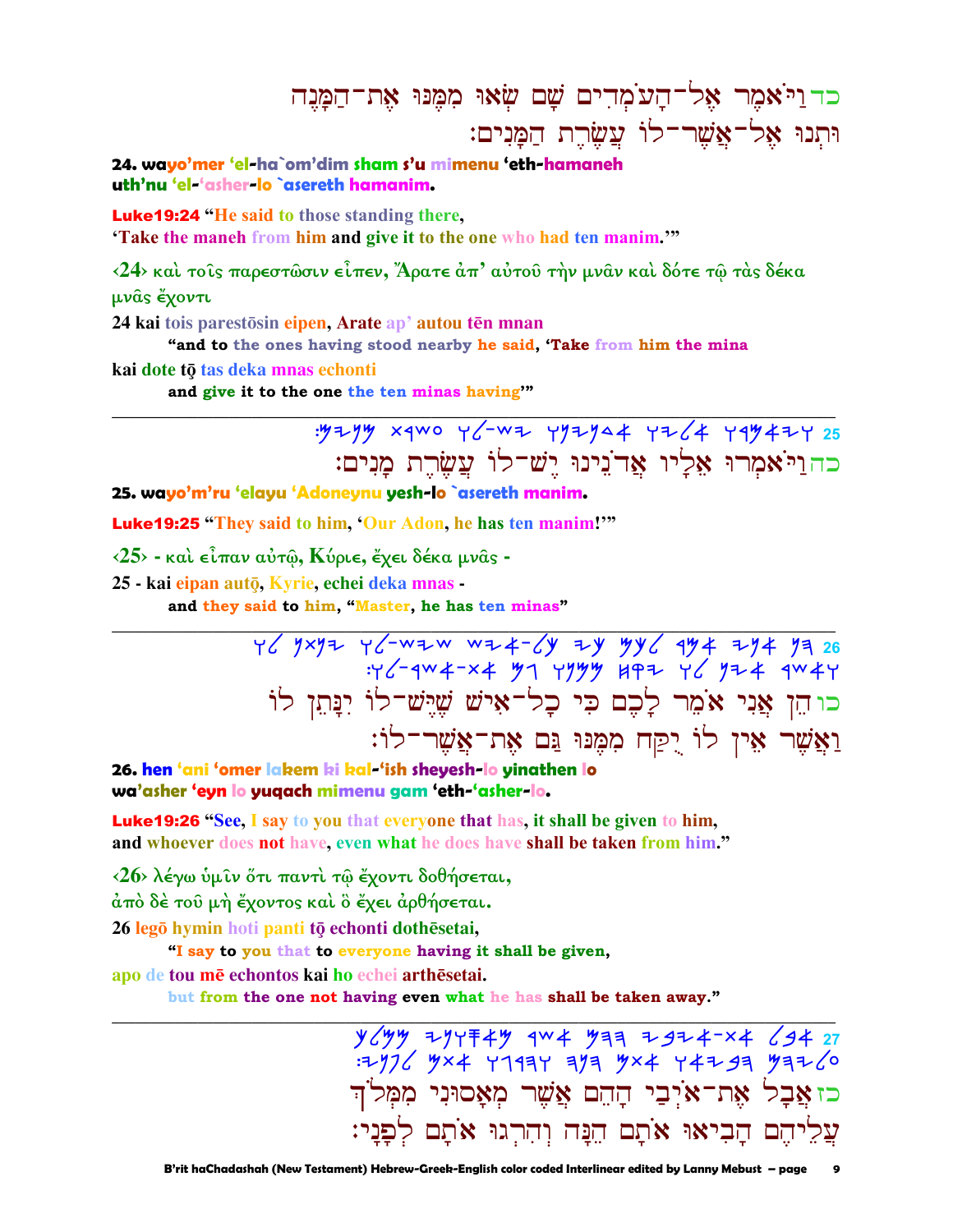27. 'abal 'eth-'oy'bay hahem 'asher m'asuni mim'lo'k `aleyhem habi'u 'otham henah w'hir'gu 'otham I'phanay.

**Luke19:27 "But these enemies of mine, who rejected me from ruling over them,** bring them here and slay them in my presence."

<27> πλήν τούς έχθρούς μου τούτους τούς μή θελήσαντάς με βασιλεῦσαι έπ' αύτους άγάγετε ὧδε καὶ κατασφάξατε αὐτοὺς ἔμπροσθέν μου.

27 plen tous echthrous mou toutous tous me the less antes me basileusai

"but enemies of me these the ones not having wanted me to rule

ep' autous agagete hōde kai katasphaxate autous emprosthen mou.

over them bring here and execute them before me."

כחוַיִכַל לְדַבֵּר הַדִּבָרִים הָאָלֶה וַיַּעֲבֹר לְפִגִיהֵם וַיַּעַל יִרוּשָׁלַָם:

28. way'kal I'daber had'barim ha'eleh waya`abor liph'neyhem waya`al Y'rushalayim.

**Luke 19:28** He finished speaking these words and passed before them and went to Yerushalam.

<28> Και είπών ταύτα έπορεύετο έμπροσθεν άναβαίνων είς Ίεροσόλυμα.

28 Kai eipōn tauta eporeueto emprosthen anabainōn eis Hierosolyma.

and having said these things He was traveling ahead going up to Jerusalem.

כט וַיִהִי בִקְרִבוֹ אָל־בֵית־פַּגֵּי וּבִית־הִינִי אָל־הַר הַנִּקְרַא הַר הַזֵּיתִים וַיִּשְׁלַח שָׁנַיִם מִתַּלְמִידֵיו לֵאמֹר:

29. way'hi b'gar'bo 'el-Beyth-pagey uBeyth-hini 'el-har hanig'ra' har HaZeythim wayish'lach sh'nayim mital'midayu le'mor.

**Luke19:29** And it came to pass, when He drew near to Beyth pagey and Beyth hini, at the mount that is called the mount of HaZeythim (Olives), He sent two of the disciples, saying,

 $\langle 29 \rangle$  Και έγένετο ώς ήγγισεν είς Βηθφαγή και Βηθανία[ν] προς το όρος το καλούμενον Έλαιῶν, ἀπέστειλεν δύο τῶν μαθητῶν

29 Kai egeneto hōs ēggisen eis Bēthphagē kai Bēthania[n]

and it came about as he came near to Bethphage and Bethany pros to oros to kaloumenon Elaion, apesteilen duo ton matheton

to the mountain, the one being called of Olives, he sent two of the disciples

:Y4Z 93Y YX4 Y9ZX3 ללכוּ אֶל־הַכְּפָר אֲשֶׁר מִמּוּלֵנוּ וְהָיָה בִּבוֹאֲכֵם שַׁמַּה וּמְצַאתֵם עַיִר אָסוּר אֱשֶׁר מִיַּמַיו לֹא־רַכָב עַלִיו אַדַם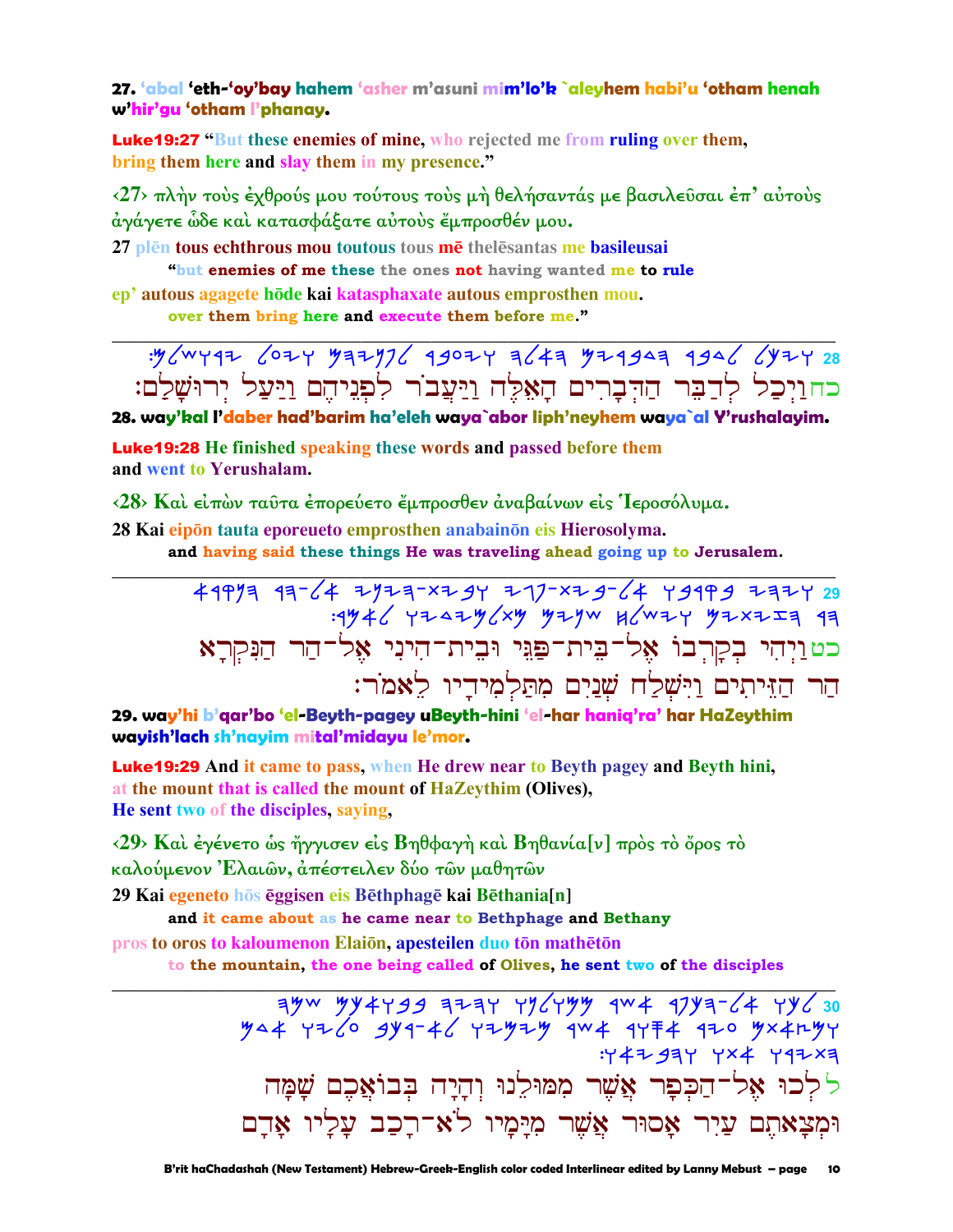# התירו אתו והביאו:

# 30. I'ku 'el-hak'phar 'asher mimulenu w'hayah b'bo'akem shamah um'tsa'them `ayir 'asur 'asher miamayu lo'-rakab `alayu 'adam hatiru 'otho w'habi'u.

**Luke19:30** "Go to the village that is across from us. And it came to pass when you enter there, you shall find a tied-up donkey colt that no man has ever ridden. Untie it and bring it."

 $\langle 30 \rangle$  λέγων, Υπάγετε είς την κατέναντι κώμην, έν η είσπορευόμενοι ευρήσετε πώλον δεδεμένον, έφ' ὃν ούδεις πώποτε άνθρώπων έκάθισεν, και λύσαντες αυτόν άγάγετε.

30 legon, Hypagete eis ten katenanti komen,

saying, "Go into the village opposite,

en hē eisporeuomenoi heurēsete pōlon dedemenon.

in which entering you shall find a colt having been tied,

eph' hon oudeis popote anthropon ekathisen, kai lysantes auton agagete.

upon which no one ever of men sat, and having untied it bring it here.

 $7764$  7994 x ay ratax and with yyil 4 ay time you לאוכי־יֹאמַר אֲלִיכֶם אִישׁ לָמָה תַתִּירֻהוּ כֹּה תֹאמִרוּ אַלַיו יַעַן כִּי הַאֲדוֹן צַרִיהָ לוֹ:

31. w'ki-yo'mar 'aleykem 'ish lamah thatiruhu koh tho'm'ru 'elayu ya`an ki ha'Adon tsari'k lo.

**Luke 19:31** "If someone says to you, 'Why are you untying it?' this is what you shall say to him: 'Because the Adon has need of it."

 $\langle 31 \rangle$  και έάν τις υμας έρωτα, Δια τί λύετε;

ούτως έρειτε ότι Ό κύριος αύτου χρείαν έχει.

31 kai ean tis hymas erōta, Dia ti luete?

and if someone asks you, why are you untying it?

houtōs ereite hoti Ho kyrios autou chreian echei.

Thus you shall say the Master of it has need.

# $.99764$  494 4W4Y Y4n92Y 924Y (Wa Yy (2Y 32 לבוילכו הַשָּׁלוּחִים וַיִּמְצְאוּ כַּאֲשֶׁר הָבֶר אֱלִיהֶם:

# 32. wayel'ku hash'luchim wayim'ts'u ka'asher diber 'aleyhem.

Luke19:32 The ones who were sent went and found it just as He had said to them.

 $\langle 32 \rangle$  άπελθόντες δέ οι άπεσταλμένοι εύρον καθώς είπεν αύτοις.

32 apelthontes de hoi apestalmenoi heuron kathōs eipen autois.

and having departed the ones having been sent found it just as he told them.

4269 97264 99424 9209-X4 792X27 33  $: 4203 - x4$   $4242xy$   $4x4 = 12$ לגויקירו את־הַעֲיִר וַיֹּאמֶר אַלֵיהֶם בִּעֲלַיו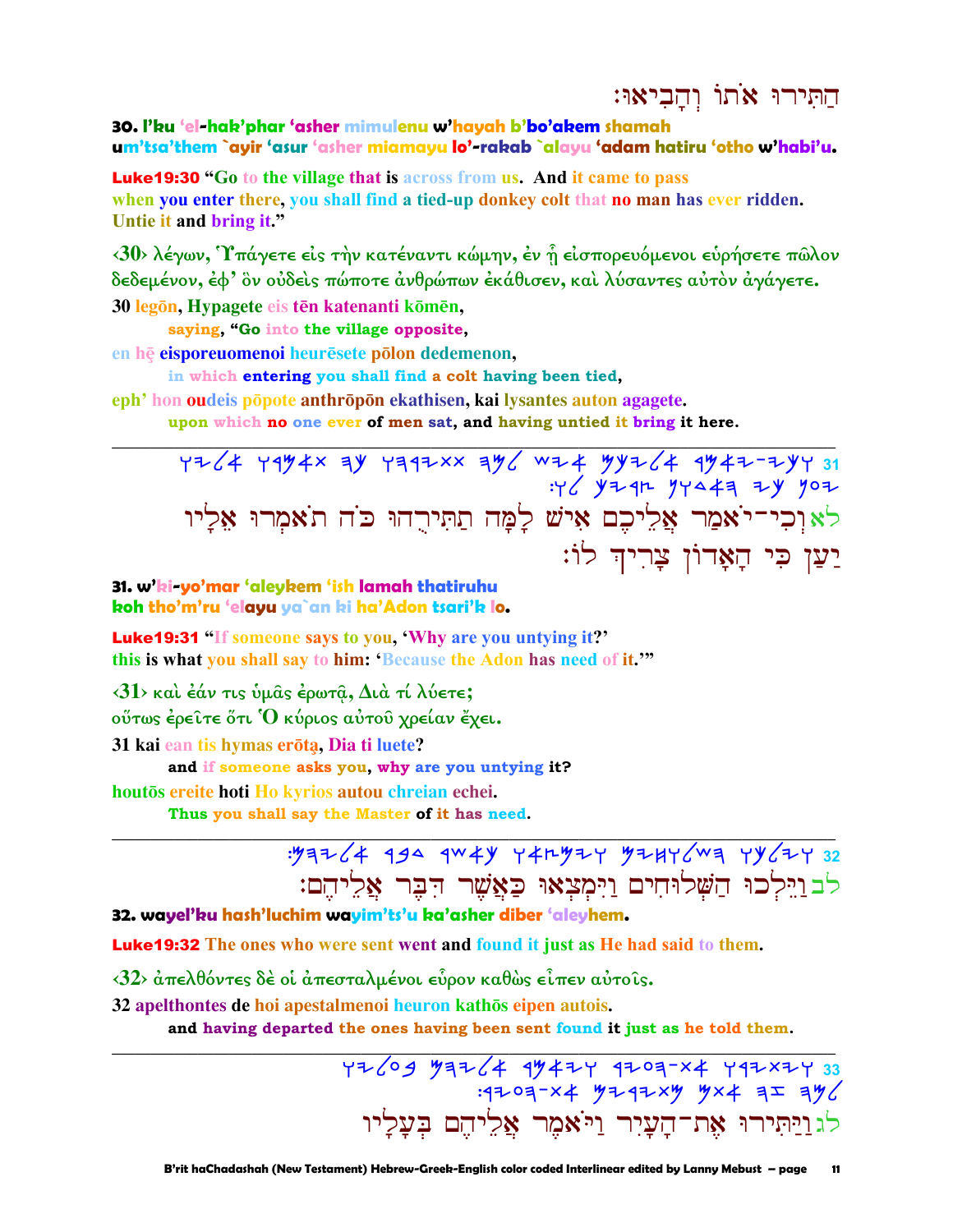# לַמַּה זֶּה אָתֶם מַתִּירִים אֶת־הַעֲיָר:

:Y ( YZ 4R YYA 47 Y 4 Y 4 Z 7 34

לד<u>ו</u>יֹאמְרוּ הָאָדוֹן צָרִיה לוֹ:

### 33. wayatiru 'eth-ha`ayir wayo'mer 'aleyhem b'`alayu lamah zeh 'atem matirim 'eth-ha`ayir.

**Luke19:33** They were untied the donkey colt and its owners said to them, "Why are you untying the donkey colt?"

<33> λυόντων δέ αύτων τον πώλον είπαν οί κύριοι αύτου προς αύτούς,

Τί λύετε τὸν πῶλον;

33 luonton de auton ton polon eipan hoi kyrioi autou pros autous, and while untying them the colt, said its masters to them,

Ti luete ton polon? "Why are you untying the colt?"

34. wayo'm'ru ha'Adon tsari'k lo.

**Luke19:34** They said, "The Adon needs it."

<34> οι δέ είπαν ότι Ο κύριος αυτού χρείαν έχει.

34 hoi de eipan hoti Ho kyrios autou chreian echei.

and they said "the Master of it has need."

35. way'bi'uhu 'el-Yahushuà wayash'liku 'eth-big'deyhem `al-ha`ayir wayar'kibu `alayu 'eth-Yahushuà.

**Luke19:35** They brought it to  $\overline{OW}$  44 and threw their garments on the donkey colt and had OW534 ride on it.

<35> και ήγαγον αύτον πρός τον Ίησούν και επιρίψαντες αυτών τα ιμάτια έπι τον πώλον έπεβίβασαν τον Ίησούν.

35 kai ēgagon auton pros ton lēsoun kai epiripsantes autōn ta himatia and they led it to Yahushua and having thrown their garments

epi ton polon epebibasan ton Iesoun.

on the colt, they put on it Yahushua.

:Y443-6 737479-x4 YOZH3 YXY69Y 36 לו וּבְלֵכְתּוֹ הִצִּיעוּ אֶת־בִּגְהֵיהֶם עֲל־הַדַּהֵדִ:

36. ub'lek'to hitsi`u 'eth-big'deyhem `al-hadare'k.

**Luke 19:36** As He went, they spread out their garments on the road.

<36> πορευομένου δέ αύτου υπεστρώννυον τα ίμάτια αύτων έν τη όδω.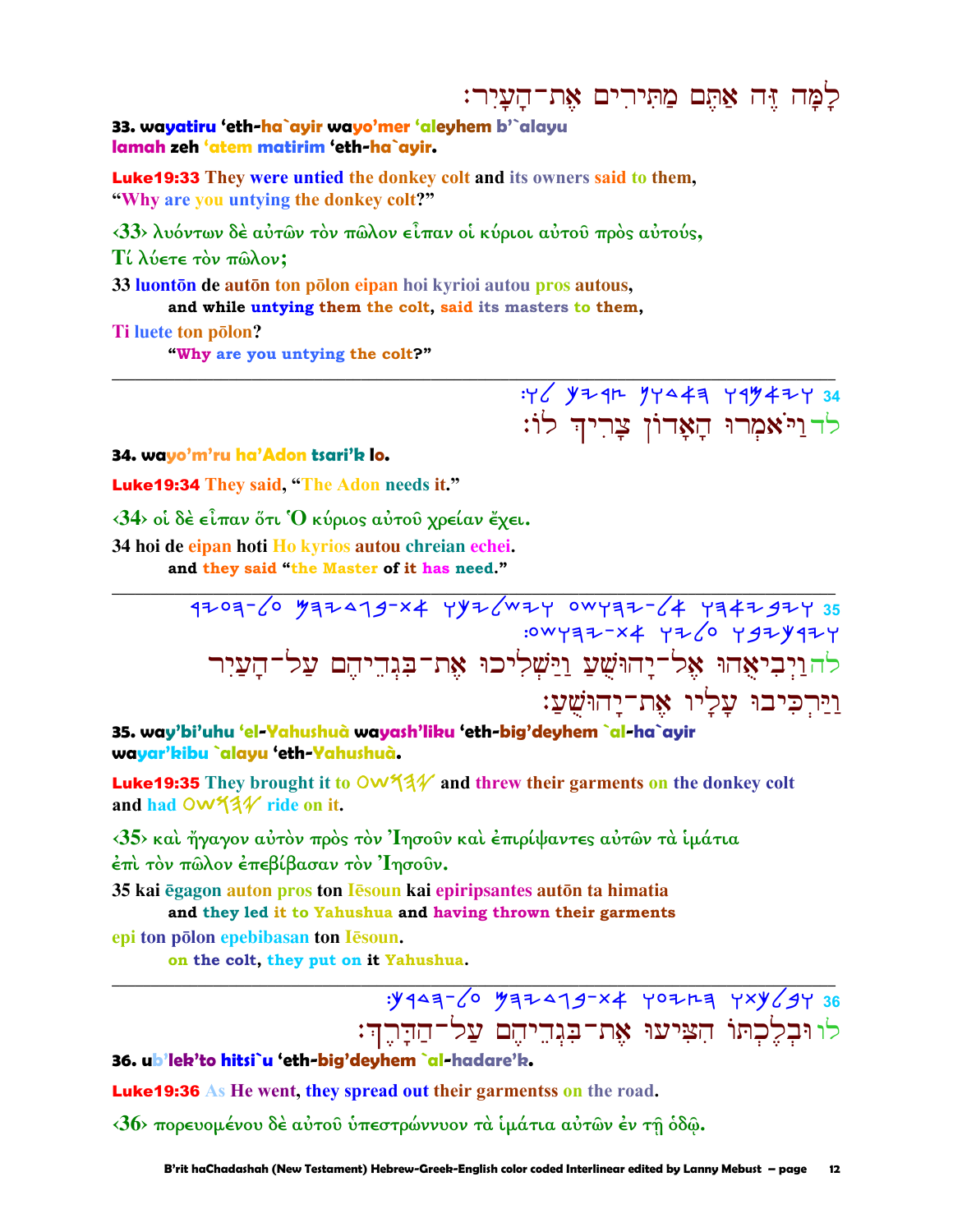#### 36 poreuomenou de autou hypestrōnnuon ta himatia autōn en tē hodō. and while going He, they were spreading out their garments on the road.

לז<u>ויקר</u>ב אל־מורַד הַר הַזֵּיתִים וַיַּחֵלוּ כָל־הֲמוֹן הַתַּלְמִידִים לְשַׁבֵּחַ אֶת־הָאֵלֹהִים בִּשָּׂמְחַה וּבְקוֹל נֵדוֹל עַל כָל־הַגִּבוּרוֹת אֲשֶׁר רָאוּ לֵאמֹר:

37. wayiq'rab 'el-morad har HaZeythim wayachelu kal-hamon hatal'midim l'shabeach 'eth-ha'Elohim b'sim'chah ub'qol gadol `al kal-hag'buroth 'asher ra'u le'mor.

**Luke 19:37** He drew near the slope of the Mount of HaZeythim (Olives), and the entire crowd of the disciples began to praise the Elohim joyfully with a loud voice for all the acts of power that they had seen, saying,

 $\langle 37 \rangle$  Έγγίζοντος δέ αύτου ήδη πρός τη καταβάσει του "Όρους τῶν Ελαιῶν ἤρξαντο ἅπαν τὸ πλῆθος τῶν μαθητῶν χαίροντες αἰνεῖν τὸν θεὸν φωνῆ μεγάλη περὶ πασῶν ὧν εἶδον δυνάμεων,

37 Eggizontos de autou ēdē pros tē katabasei tou Orous tōn Elaiōn

and nearing Him already to the descent of the Mount of Olives,

erxanto hapan to plethos ton matheton chairontes ainein ton theon

began all the multitude of the disciples rejoicing to praise the Elohim

phōnę megalę peri pasōn hōn eidon dynameōn,

with a loud voice about all which they say the miracles,

: 5294499 44344 44444 44444 44444 44444 4444 4444 538 לחברוך הַמֶּלֶךְ הַבָּא בִשָּׁם יַהוַּה שַׁלוֹם בַשַּׁמַיִם וְכָבוֹד בַמְרוֹמִים:

38. Baruk haMele'k haba' b'shem Yahúwah shalom bashamayim w'kabod bam'romim.

**Luke 19:38** "Blessed is the King who comes in the name of  $3\frac{4}{4}\sqrt{3}$ . Peace in the heavens and glory in the highest!"

<38> λέγοντες, Εὐλογημένος ο έρχόμενος, ο βασιλεύς εν ονόματι κυρίου· έν ούρανω είρήνη και δόξα έν υψίστοις.

38 legontes, Eulogēmenos ho erchomenos,

saying, "Having been blessed is the one coming,

ho basileus en onomati kyriou; en ourano eirene kai doxa en huuistois.

the king in the name of YHWH; in the heavens peace and glory in the highest."

 $\frac{y}{y+y+y+y}$ :y+4wy473 yy y+wy473 yy+4+yo4 y+4y: לט וַאֲנַשִׁים מִן הַפְּרוּשִׁים אֲשֶׁר בְּתוֹךְ הָעָם אָמְרוּ אֵלְיו מוֹרֵה גִּעַר בִּתַלְמִידֵיךָ: 39. wa'anashim min haP'rushim 'asher b'tho'k ha`am 'am'ru 'elayu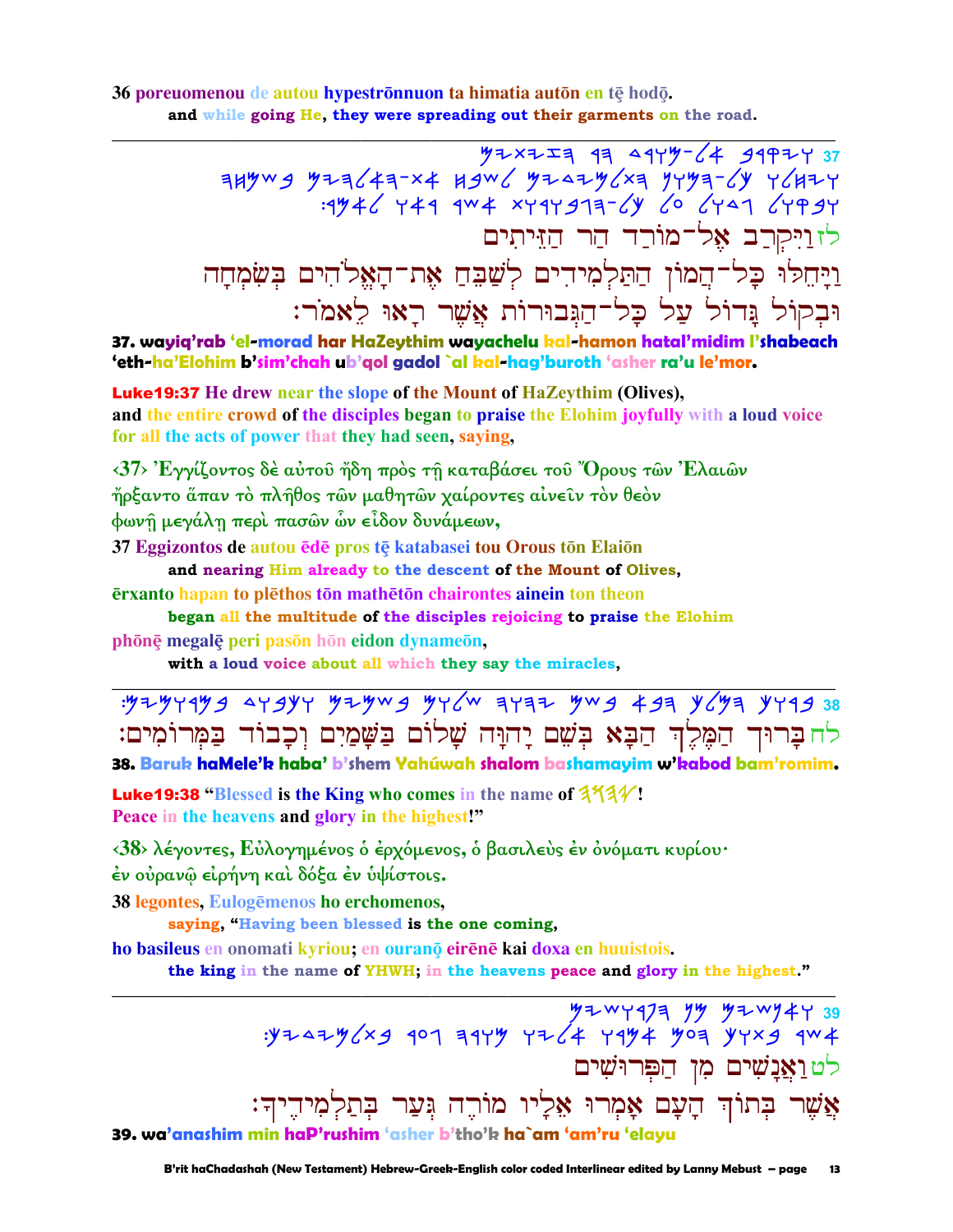### Moreh g'`ar b'thal'mideyak.

**Luke19:39** Men of the Prushim who were in the midst of the people said to Him, "Teacher, reprimand Your disciples!"

<39> καί τινες των Φαρισαίων άπό του όχλου είπαν πρός αύτόν,

Διδάσκαλε, έπιτίμησον τοίς μαθηταίς σου.

39 kai tines tōn Pharisaiōn apo tou ochlou eipan pros auton,

and some of the Pharisees from the crowd said to Him,

Didaskale, epitimēson tois mathētais sou.

"Teacher, rebuke your disciples."

 $39902x$   $97943$   $7047$   $364-y$   $4 y$   $64-y$   $44-y$   $4$   $104-y$   $107-y$ <u>מויען ויאמר אָני אֹמֵר לַכֵם אַם־אָלֶה יָחֱשׁוּ הַאֲבָנִים תִּזְעַקְנַה:</u>

40. waya`an wayo'mar 'ani 'omer lakem 'im-'eleh yecheshu ha'abanim tiz'`aq'nah.

**Luke19:40 But He answered and said,** 

"I say to you, if these people are hushed, the stones shall cry out!"

<40> και άποκριθείς είπεν, Λέγω ύμιν, έαν ούτοι σιωπήσουσιν, οι λίθοι κράξουσιν. 40 kai apokritheis eipen, Legō hymin,

and having answered he said, "I say to you,

ean houtoi siōpēsousin, hoi lithoi kraxousin.

if these shall be silent, the stones shall cry out."

: 1942 7 32 6 942 7 4203-X4 442 749 444 737 741 <u>מאַוִיִהִי כַּאֲשֶׁר קַרַב וַיַּרְא אֶת־הַעִיר וַיֵּבְךָ עָלִיהָ וַיּאַמַר:</u>

41. way'hi ka'asher qarab wayar' 'eth-ha`ir wayeb'k `aleyah wayo'mar.

**Luke 19:41** And it came to pass when He drew near. He saw the city and wept over it, saving,

<41> Και ώς ήγγισεν ίδών την πόλιν έκλαυσεν έπ' αύτην

41 Kai hōs ēggisen idōn tēn polin eklausen ep' autēn

and as he came near, having seen the city, he cried over it

 $:$  $y = y = 0$  $y = 4x + y = 1$ מבלוּ יָדַעַתְ נֵּם־אַתְ בִעוֹד יוֹמֵךְ הַזֶּה אֶת־הֵרֶךְ שָׁלוֹמֵךְ וִעַתַּה נִסְתַּר מֶעֵינַיִךְ:

42. lu yada`at' gam-'at' b'`od yome'k hazeh 'eth-dere'k sh'lome'k w'`atah nis'tar me`evnavi'k.

**Luke19:42 "If only you yourself knew, while it was still your day, this way of peace!** But now it is hidden from your eyes."

<42> λέγων ὅτι Εί ἔγνως ἐν τῆ ἡμέρα ταύτη καί σύ τὰ πρὸς εἰρήνην· νῦν δὲ ἐκρύβη ἀπὸ ὀφθαλμῶν σου.

42 legon hoti Ei egnos en te hemera taute kai sy ta pros eirenen;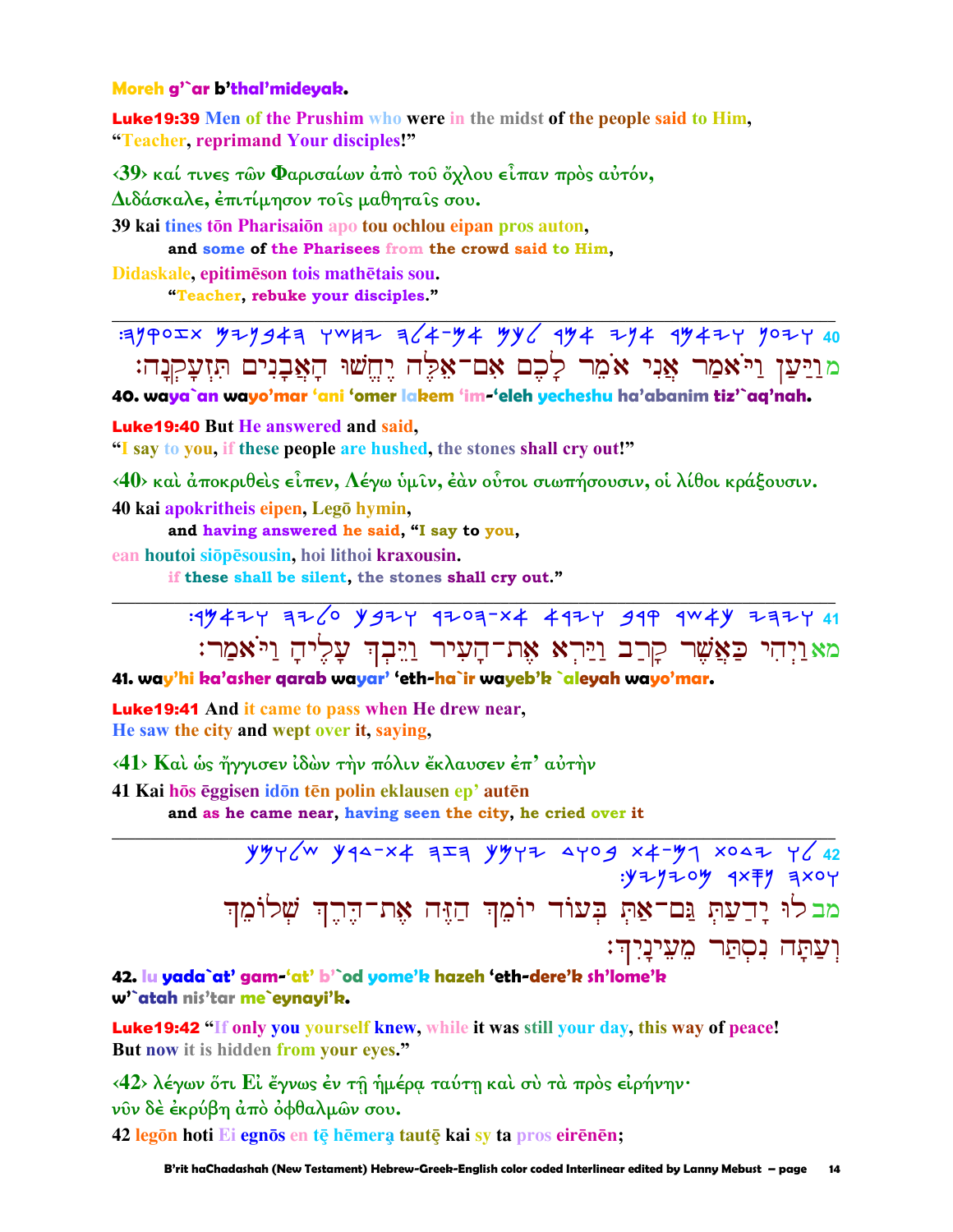saying "If you knew in this day even you the things leading to peace. nyn de ekrybē apo ophthalmōn sou.

But now it was hidden from your eyes."

 $.97490 - 699$   $9760$   $9977$   $99777997$ מגכִּי הִגָּה יָמִים בָאִים עָלְיָךְ וְשָׁפְכוּ אֹיְבַיִךְ סוֹלֲלָה סְבִיבָיִךְ וְהִקִּיפוּהְ וְצָרוּ עָלַיְהָ מִכָּל־עֲבָרָיִהְ:

## 43. ki hinneh yamim ba'im `alayi'k w'shaph'ku 'oy'bayi'k solalah s'bibayi'k w'hiqiphu'k w'tsaru `alayi'k mikal-`abarayi'k.

**Luke19:43** "For behold, days are coming upon you when your enemies shall pile up a siege mount around you, and encircle you and assail you from all sides."

<43> ὅτι ἥξουσιν ἡμέραι ἐπὶ σε καὶ παρεμβαλοῦσιν οἱ έχθροί σου χάρακά σοι και περικυκλώσουσίν σε και συνέξουσίν σε πάντοθεν,

43 hoti hēxousin hēmerai epi se

"because shall come days upon you

kai parembalousin hoi echthroi sou charaka soi

and shall construct your enemies an embankment against you kai perikyklōsousin se kai synexousin se pantothen,

and they shall surround you and shall hem in you from all directions,"

44 7777 04-1446 7444 7444 7445 7444 8494 94144<br>4/4-444 940 7446 7464 940 744-144 740×3. מדוהרסוּ עַד־לָאָרֶץ אוֹתָךְ וְאֶת־בָּנַיִךְ בְקִרְבֵּךְ וְלֹא־יַשְׁאִירוּ בָדְ אָבֶן עַל־אָבֶן עֵקֶב אֲשֶׁר־לֹא יָדַעַתְּ עִת תְּקֻדְּתֵךְ:

44. w'har'su `ad-la'arets 'otha'k w'eth-banayi'k b'qir'be'k w'lo'-yash'iru b'ak 'eben `al-'aben `eqeb 'asher-lo' yada`at' eth p'qudathe'k.

**Luke19:44** "They shall tear down to the ground you and your children within you. They shall not leave in you one stone upon another, because you did not know the time of your visitation."

<44> και έδαφιούσίν σε και τα τέκνα σου έν σοί, και ουκ αφήσουσιν λίθον  $\epsilon$ πι λίθον έν σοί, άνθ' ὧν οὐκ ἔγνως τὸν καιρὸν τῆς ἐπισκοπῆς σου.

44 kai edaphiousin se kai ta tekna sou en soi,

and they shall dash to the ground you and your children with you, kai ouk aphēsousin lithon epi lithon en soi,

"and they shall not leave a stone upon stone within you. anth' hōn ouk egnōs ton kairon tēs episkopēs sou.

Because you did not know the time of your visitation."

 $724$ yuya x 4 ywy wql (42 y waqya-(4 492 y 45  $: Y 9 979999 144$ מהוַיָּבֹא אֶל־הַמִּקְדָשׁ וַיָּחֶל לְנָרֵשׁ מִשָּׁם אֶת הַמֹּכִרִים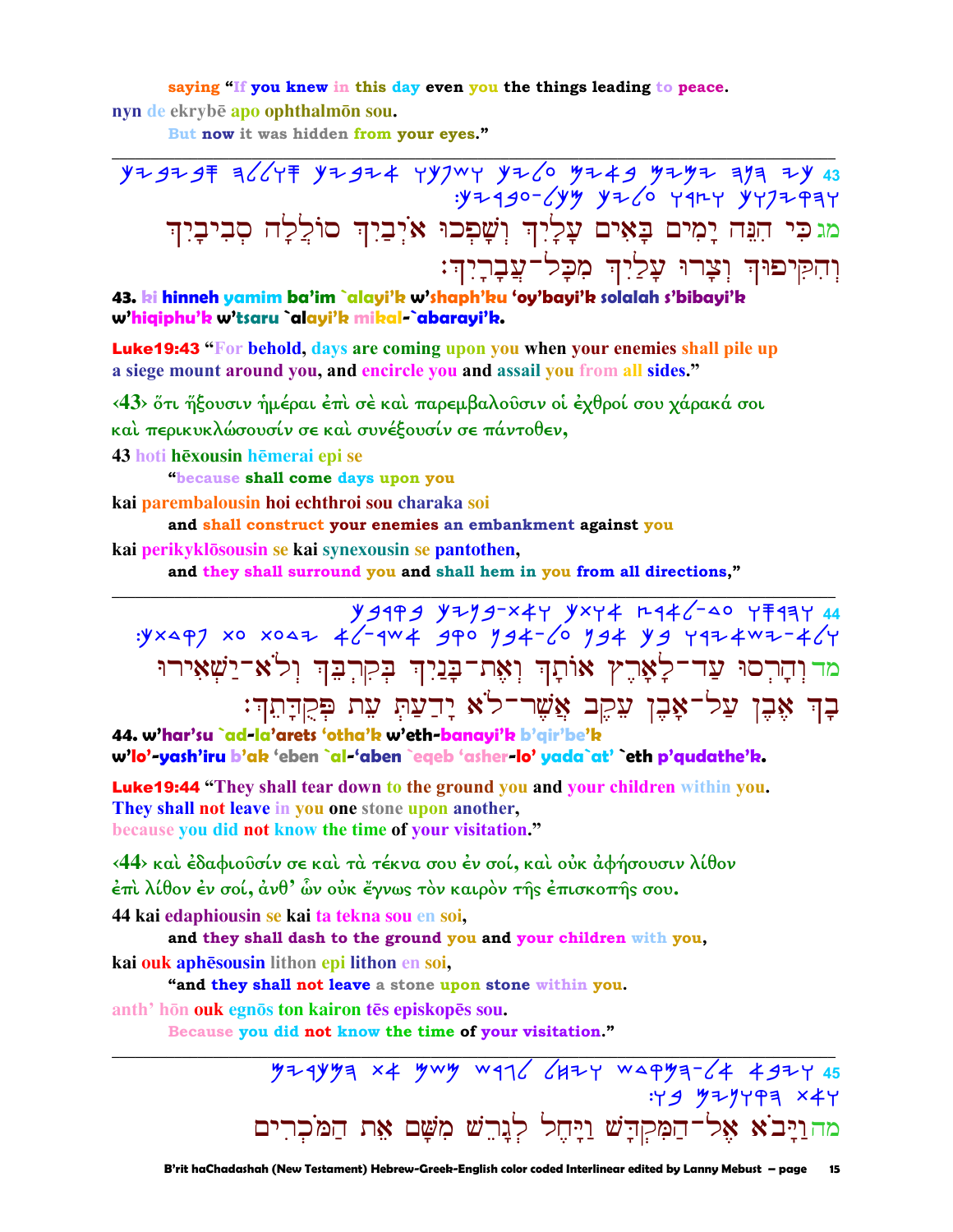ואת הקונים בו:

45. wayabo' 'el-haMig'dash wayachel I'garesh misham 'eth hamok'rim w'eth hagonim bo.

**Luke 19:45** And He came into the Temple and began to drive out from there the merchants and the customers in it.

<45> Και είσελθών είς το ίερον ήρξατο εκβάλλειν τους πωλούντας

45 Kai eiselthōn eis to hieron ērxato ekballein tous pōlountas, and having entered into the temple He began to throw out the ones selling,

> $7/7$ x-xzg zxzg gyxy ya yaz/4 1942y 46 : y = n = z = x = o y x + z + x = w o y x + y ...<br>מוניאסֶר אֲלִיהֶם הֵן כָּתוּב בֵיתִי בֵית־תִּפִלַּה וְאַתֵּם עֲשִׂיתֵם אוֹתוֹ מִעֲרַת פַּרִיצִים:

46. wayo'mer 'aleyhem hen kathub beythi beyth-t'philah w'atem `asithem 'otho m'`arath paritsim.

**Luke19:46** He said to them, "See, it is written: 'My house is a house of prayer,' but you have made it a den of robbers."

 $\langle 46 \rangle$  λέγων αύτοις, Γέγραπται, Καί έσται ο οικός μου οικος προσευχής, ύμεις δέ αύτον έποιήσατε σπήλαιον ληστών.

46 legon autois, Gegraptai,

saying to them, "It has been written,

Kai estai ho oikos mou oikos proseuchēs.

'and shall be my house a house of prayer,'

hymeis de auton epoiesate spelaion leston.

but you made it a cave of robbers."

 $729497$  72794 7394 8449 944 944 944 1444 8446 1444 9446 1444 9446 1444 9446 1444 9446 1444 9446 1444 944 מז וַיִּהִי מִלַמֵּד בַּמְקִדָּשׁ יוֹם יוֹם וְרָאשִׁי הַכֹּהֲנִים וְהַסוֹפְרִים וְגַם־רָאֹשֵׁי הָעָם בִּקְשׁוּ לְאֲבָדוֹ:

47. way'hi m'lamed baMiq'dash yom yom w'ra'shey hakohanim w'hasoph'rim w'gam-ra'shey ha`am biq'shu l'ab'do.

**Luke19:47** And it came to pass that He was teaching day by day in the Temple, and the chief priests and the scribes and also the chief of the people sought to destroy Him.

 $\langle 47 \rangle$  Και ήν διδάσκων το καθ' ήμέραν έν τω ίερω, οι δε άρχιερείς

καὶ οἱ γραμματεῖς ἐζήτουν αὐτὸν ἀπολέσαι καὶ οἱ πρῶτοι τοῦ λαοῦ,

47 Kai en didaskon to kath' hemeran en to hiero, hoi de archiereis

and He was teaching daily in the temple. But the chief priests

kai hoi grammateis ezetoun auton apolesai kai hoi prōtoi tou laou,

and the scribes were seeking to kill Him and also the leading men of the people,